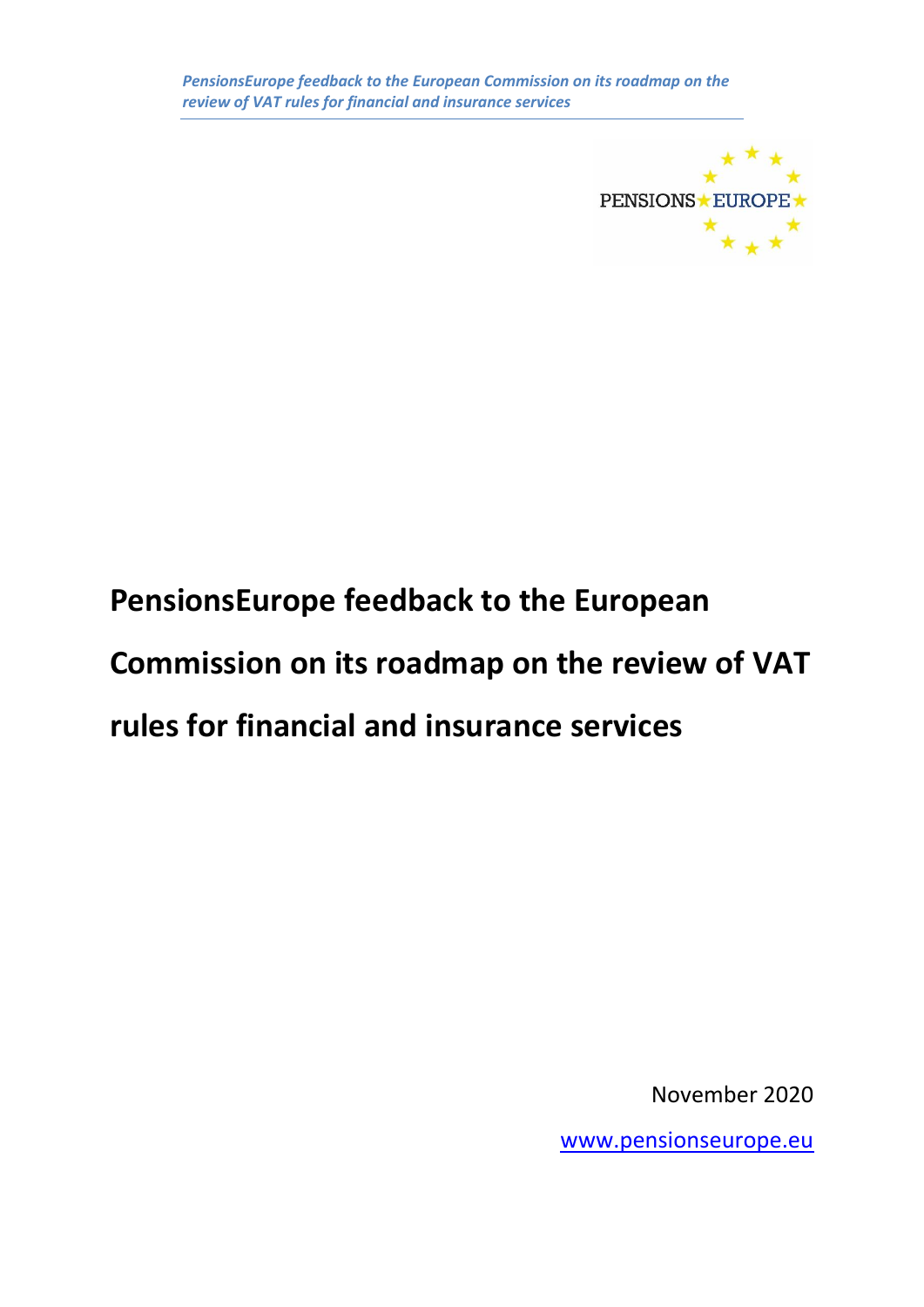## **1. PensionsEurope feedback to the European Commission on its roadmap on the review of VAT rules for financial and insurance services**

PensionsEurope supports the European Commission's objective to simplify the life of taxpayers operating in the Single Market and we welcome the review of the VAT rules. In our joint [position paper](https://www.pensionseurope.eu/system/files/Position%20paper%20VAT%20Directive%20Final.pdf) (November 2018) together with AEIP on the necessary steps to relieve pension fund participants from unnecessary VAT burden, we called for an amendment to the VAT Directive that provides more clarity with respect to the legal basis of the VAT exemption for pension funds and occupational pensions, is non-discriminative with regard to pension schemes, and is up-to-date.

In general, we believe all pension fund participants should be protected from unnecessary VAT burdens, regardless the character of the schemes (DB / DC / hybrid) as well as the Member State in which the services are being received. This exemption is especially relevant since pension plans (i) are in essence cost-sharing arrangements of beneficiaries with a clear public interest of preventing poverty among the elderly, as well as providing for survivor pensions, and (ii) they deliver services themselves that are being exempt meaning their VAT on purchases of services or goods cannot be recovered. Thus we **speak out for the retention of relevant VAT exemptions and are clearly against a general abolition of the system of VAT exemptions or relevant VAT exemptions** as we do not see the stated advantages in the Commission's Roadmap ("*The removal of the exemption would not only free the suppliers of financial and insurance services from irrecoverable input VAT, but it would greatly simplify the VAT rules for the sector*"). If VAT exemptions for financial and insurance services would be abolished in a broad manner to create "VAT neutrality" this would at the end lead to an increase in cost and a reduction in benefits for beneficiaries because the cost decrease under way for purchased preliminary products and services will not outweigh the likely increase due to the abolition of VAT exemptions.

The current exemption, in the light of the case law, seems to work for pension funds in most countries. Nevertheless, there is some ambiguity as to the application of the VAT Directive to pension schemes. In the landmark Wheels and ATP cases, the ECJ has set out the conditions for the application of the exemption for special investment funds to pension schemes. The most crucial test is to assess whether the pension fund participants bear the investment risk. Whereas this differentiation is useful when distinguishing between 'pure' DC and DB schemes, there also exist many types of 'hybrid' schemes that combine elements of both systems. It is unclear how the case law relates to these hybrid schemes. The legal uncertainty and the mass of relevant case law thus arises most from the fact that pension schemes have to qualify under Art. 135 (1) g VAT Directive that emphasises certain characteristics from investment funds. To reduce this kind of legal uncertainty and resulting complexity in arrangements a **clear and undisputable legal exemption from VAT for pension schemes** is needed and would be much more effective than disrupting the system of relevant VAT exemptions in total. Furthermore, regarding the Article 135 of the Council Directive 2006/112/EC of 28 November 2006 on the common system of VAT, we would like to suggest adding on the Paragraph 1 (letter f) the management and the safekeeping in shares, interests in companies or associations, debentures and other securities, so as also the services provided by the custodian banks would be exempted from VAT.

We recommend providing certainty irrespective the Member States in which the management services are rendered. Even though Member States have organised their pension system differently,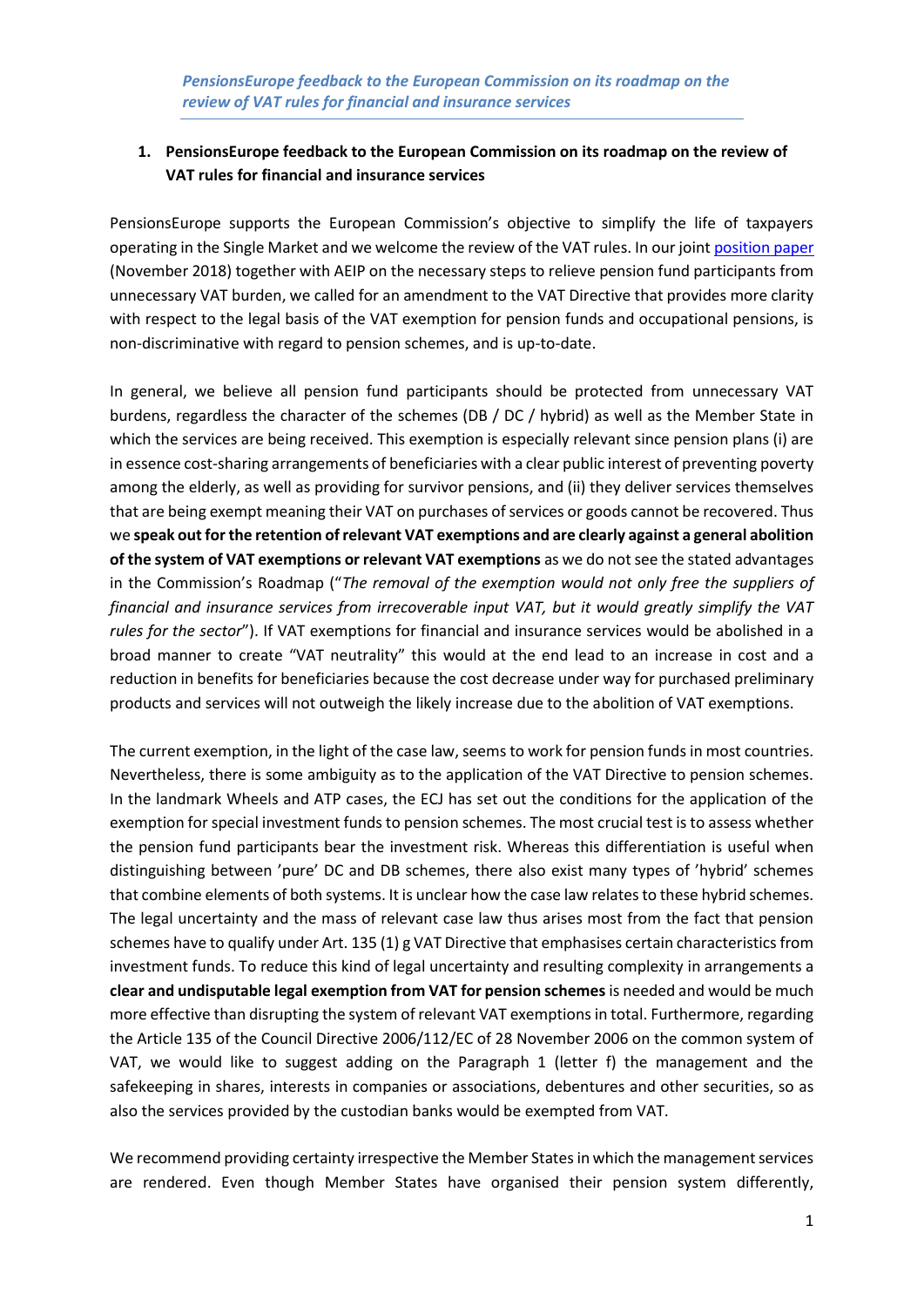#### *PensionsEurope feedback to the European Commission on its roadmap on the review of VAT rules for financial and insurance services*

economically these pension systems are comparable in essence. Regardless of the type of commitment, all pension plans should be treated the same for VAT purposes. Therefore, we believe **the current exemption for special investment funds should be extended to all pension schemes.**

The EC's combined evaluation roadmap/inception impact assessment states that *"Existing distortions linked to the exemption and its diversified application across the Member States should be reduced."* Even though the VAT exemption is in place, in some countries there is a stamp duty (for instance 4%) that is not subject or exempt from VAT and there is no possibility of any deduction. We urge the EC to recommend Member States to exempt (at least) pension schemes from this duty (or decrease their duty to no more than 1%).

Finally, PensionsEurope believes that establishing a cross-border investment-friendly tax environment in the EU not only requires removing unfair tax treatment but also introducing tax incentives. The EC's statement that "[…] Tax and other financial incentives, as well as collective bargaining play an important role […]" in "improving the cost-effectiveness, safety and equitable access to supplementary pension schemes" is still valid and should be taken into account as well.<sup>1</sup> Regarding financial incentives, for instance OECD report on "[Financial incentives for funded private pension plans in OECD countries](https://www.oecd.org/finance/private-pensions/Financial-Incentives-for-Funded-Pension-Plans-in-OECD-Countries-2019.pdf)" (November 2019) is very helpful. Recently also the High-level group of experts on pensions recommended in its [final report](https://ec.europa.eu/transparency/regexpert/index.cfm?do=groupDetail.groupMeetingDoc&docid=38547) (of December 2019) that "*Member States should reserve tax and/or financial incentives in both the saving and the pay-out phase for supplementary pensions meeting minimum quality requirements. These incentives should reflect the diversity in characteristics of types of pensions and the related social policy of a Member State*".

<sup>&</sup>lt;sup>1</sup> EU White Paper 'An Agenda for Adequate, Safe and Sustainable Pensions' ([COM\(2012\) 55 final\)](eur-lex.europa.eu/LexUriServ/LexUriServ.do?uri=COM:2012:0055:FIN:EN:PDF).